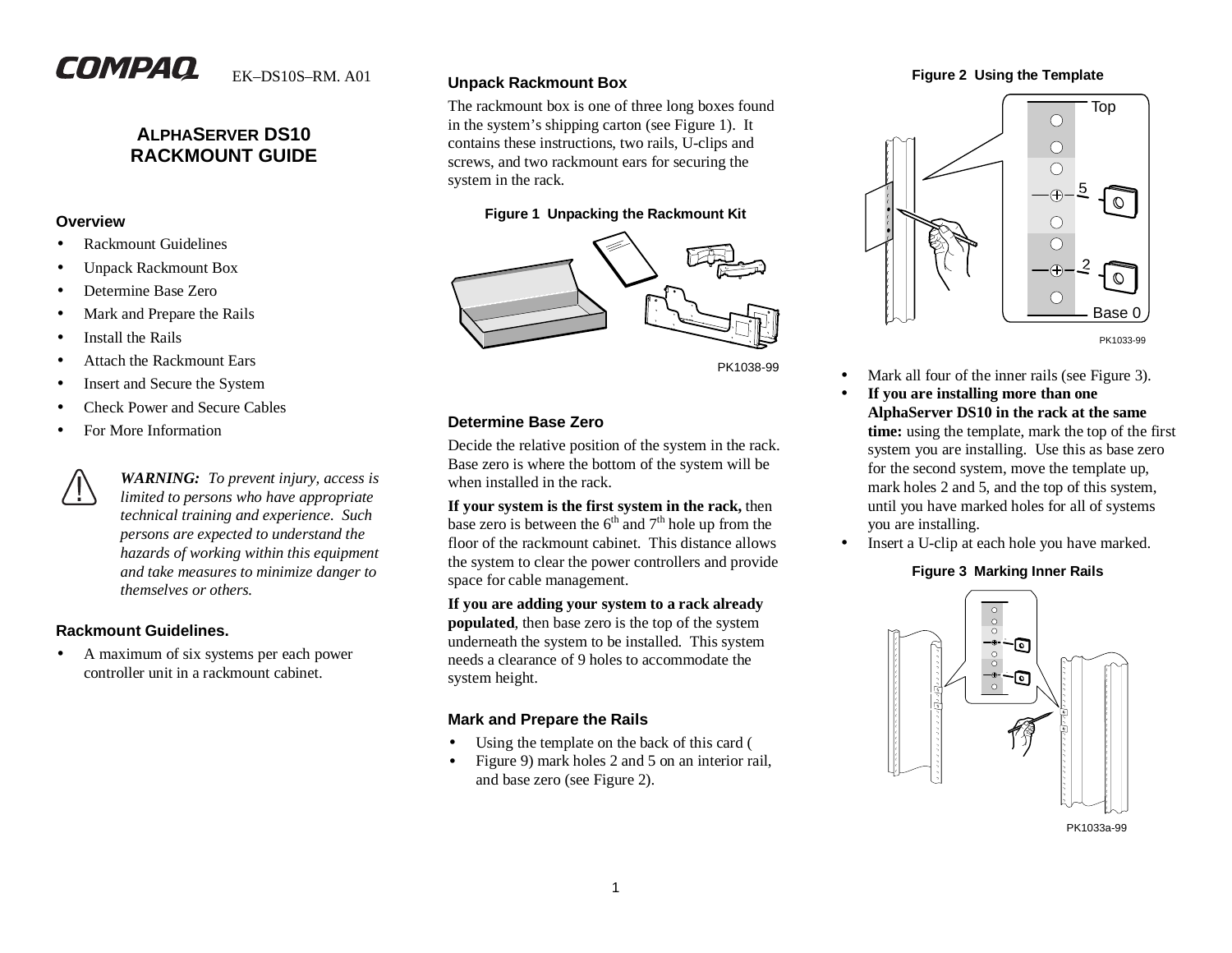## **Install the Rails**

There are two threaded guide pins on the rails: one on the front of each rail, and one on each rear side. In case the holes in your rackmount cabinet require smaller guide pins, a second set of smaller pins has been included in the kit. Replace the pins if necessary.

- • Insert the front guide pin, aligning the screw hole to the front C-clip. See Figure 4,  $\overline{\bullet}$ . Push the rail in.
- • Insert the rear guide pin into the side rail, aligning the screw holes to the rear U-clips. Push the rail in toward the side of the rackmount cabinet (see  $\mathbf{\Theta}$ ).
- •Secure with four screws. See  $\Theta$ .

## **Figure 4 Installing the Rails**



## **Attach the Rackmount Ears**

- $\bullet$  Align the three vertical holes located on the front edge of the system with the three holes on the rackmount ears (see Figure 5).
- $\bullet$  Using a Phillips screwdriver, screw the ears onto the system, finger tight. Do not apply excessive force.

#### **Figure 5 Attaching the Rackmount Ears**



#### **Insert and Secure the System**

- Using both hands, place the system onto the rails and push it back into the cabinet (see Figure 6).
- Align the holes in the bulkhead with the prongs on the rails (see Figure 7).
- •Push the system back in to the rack.
- • Secure the system by tightening the captive screws on the rackmount ears on the front of thesystem.

#### **Figure 6 Inserting the System**





**Caution:** During removal, system box not tethered. **Attention:** Pendant le déplacement, le boîtier système n'est pas fixé. **Precaución:** Durante el traslado, no debe atarse la caja del sistema. **Achtung:** Beim Entfernen ist das Systemgehäuse nicht gesichert.

PK1037-99

#### **Figure 7 Aligning the System on the Rails**



PK1042-99